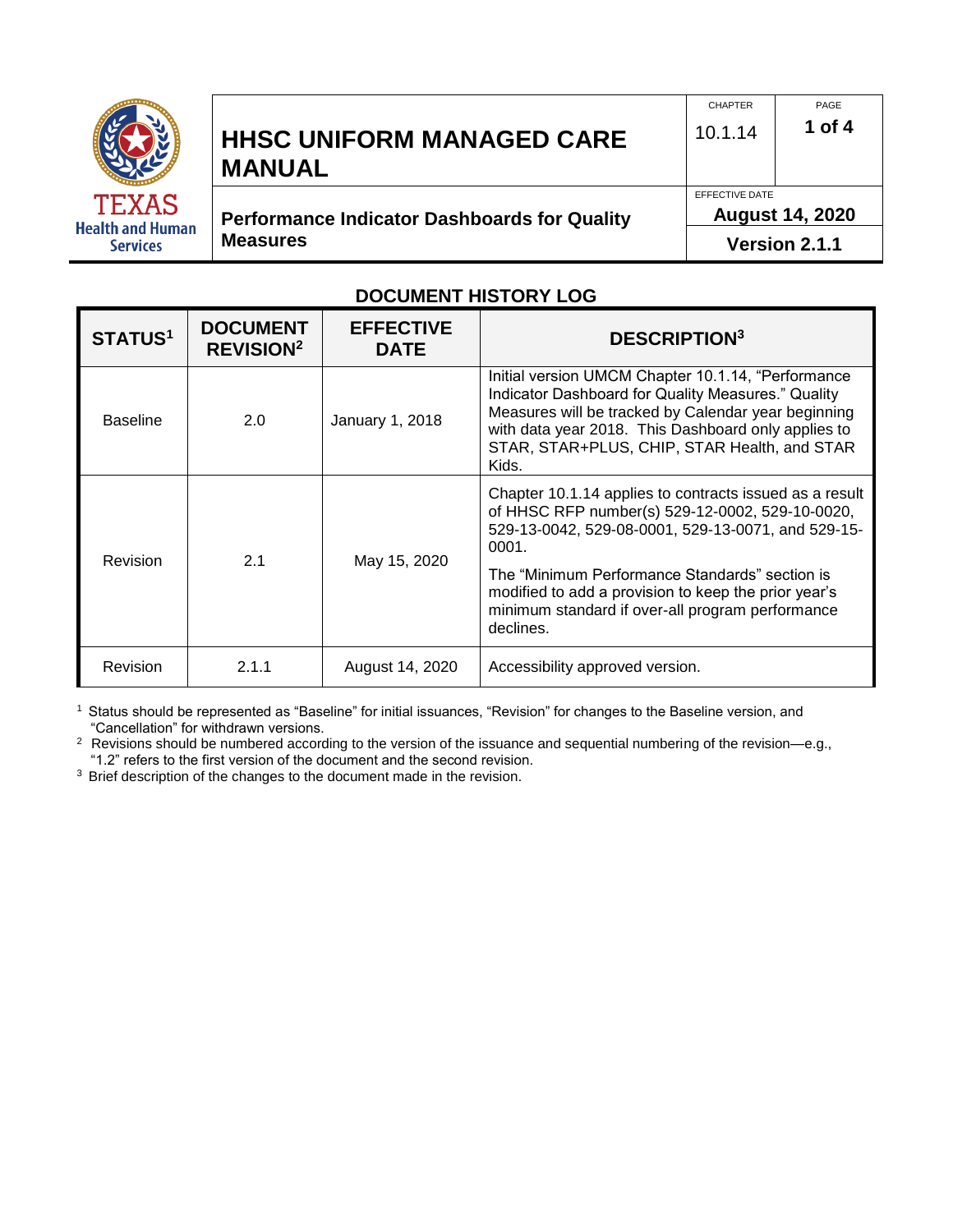

#### **Methodology for Performance Indicator Dashboard Standards for Quality Measures**

The Performance Indicator Dashboards for Quality Measures provides a list of measures for the STAR, STAR+PLUS, CHIP, STAR Health, and STAR Kids programs that assess different aspects of healthcare quality which HHSC has determined to be of greatest importance. Since these measures are agency priorities, HHSC will set both a high performance standard and a minimum performance standard for each quality measure on the Performance Indicator Dashboards. The measures, HHSC standards, and results for each measurement year will be provided on the Texas Healthcare Learning Collaborative (THLC) portal. HHSC will use the THLC portal to identify MCOs that are below the minimum performance standard, meet the minimum performance standard, and meet or exceed the high performance standard.

Standards are based on calendar year data, by program, using the most current results available for a complete calendar year. For example, calendar year 2018 standards are based on 2016 data. Quality Compass percentiles corresponding to the data year will be used. For example, standards based on 2016 data will use HEDIS 2017 percentiles.

#### **High Performance Standards**

An MCO whose performance on a measure meets or exceeds the high performance standard will be considered a quality performer for that measure. The high performance standards for calendar years 2018 and forward are set by program using this methodology:

| <b>Type of</b><br><b>Measure</b> | <b>High Performance Standard</b>                                                                                                                                                                                                                                                                                                                                 |
|----------------------------------|------------------------------------------------------------------------------------------------------------------------------------------------------------------------------------------------------------------------------------------------------------------------------------------------------------------------------------------------------------------|
| <b>CAHPS</b><br>measures         | The standard is the upper bound of the CAHPS percentile<br>published by the Agency for Healthcare Research and Quality<br>(AHRQ) in which the state mean falls.<br>If the state mean is lower than the 50th percentile, the 50th<br>percentile is the standard.<br>If the state mean is higher than the 95th percentile, the 95th<br>percentile is the standard. |
| <b>HEDIS</b><br>measures         | The standard is the upper bound of the NCQA HEDIS percentile<br>in which the state mean falls.<br>If the state mean is lower than the 50th percentile, the 50th<br>percentile is the standard.<br>If the state mean is higher than the 95th percentile, the 95th<br>percentile is the standard.                                                                  |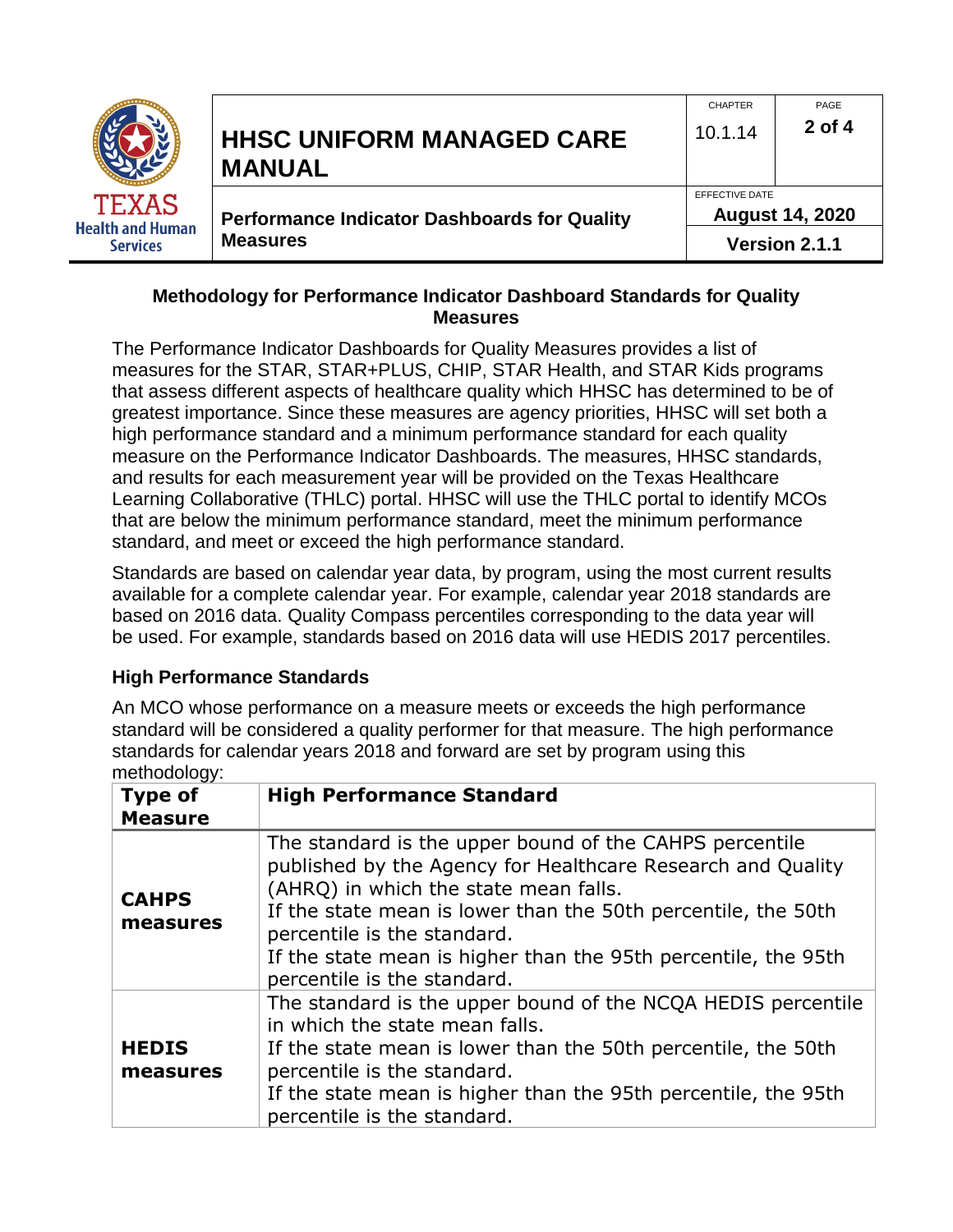|                                                            | <b>HHSC UNIFORM MANAGED CARE</b>                                       | <b>CHAPTER</b>                                            | PAGE   |  |  |
|------------------------------------------------------------|------------------------------------------------------------------------|-----------------------------------------------------------|--------|--|--|
|                                                            | <b>MANUAL</b>                                                          | 10.1.14                                                   | 3 of 4 |  |  |
| <b>TEXAS</b><br><b>Health and Human</b><br><b>Services</b> | <b>Performance Indicator Dashboards for Quality</b><br><b>Measures</b> | EFFECTIVE DATE<br><b>August 14, 2020</b><br>Version 2.1.1 |        |  |  |

| <b>Type of</b><br><b>Measure</b>                            | <b>High Performance Standard</b>                                                                                                                                                                                                                                                           |
|-------------------------------------------------------------|--------------------------------------------------------------------------------------------------------------------------------------------------------------------------------------------------------------------------------------------------------------------------------------------|
| <b>Medical P4Q</b><br>measures                              | The standard for at-risk measures is the cutoff for earning the<br>maximum in performance against benchmarks, as described in<br>Chapter 6.2.14 of the UMCM.<br>For the bonus pool measures, the benchmark for earning is<br>used.                                                         |
| <b>Measures</b><br>without<br>national<br><b>benchmarks</b> | The standard is the state mean of the most current results<br>available for a complete calendar year (for example, calendar<br>year 2018 standards are based on 2016 data) plus or minus<br>5% (multiplying score by 1.05 or 0.95), depending on which<br>direction indicates improvement. |

#### **Minimum Performance Standards**

Effective January 1, 2018, HHSC added a minimum standard for the measures on the Performance Indicator Dashboards. The minimum standard is the lower of:

- 1. the state mean, or
- 2. the national 50th percentile (when available).

If program performance declines and reduces the state mean below the prior year's value, the prior year's state mean will be used as the minimum standard. For medical P4Q at-risk measures, the minimum standard is the lowest cutoff where no money is earned or lost in performance against benchmarks as described in Chapter 6.2.14 of the UMCM.